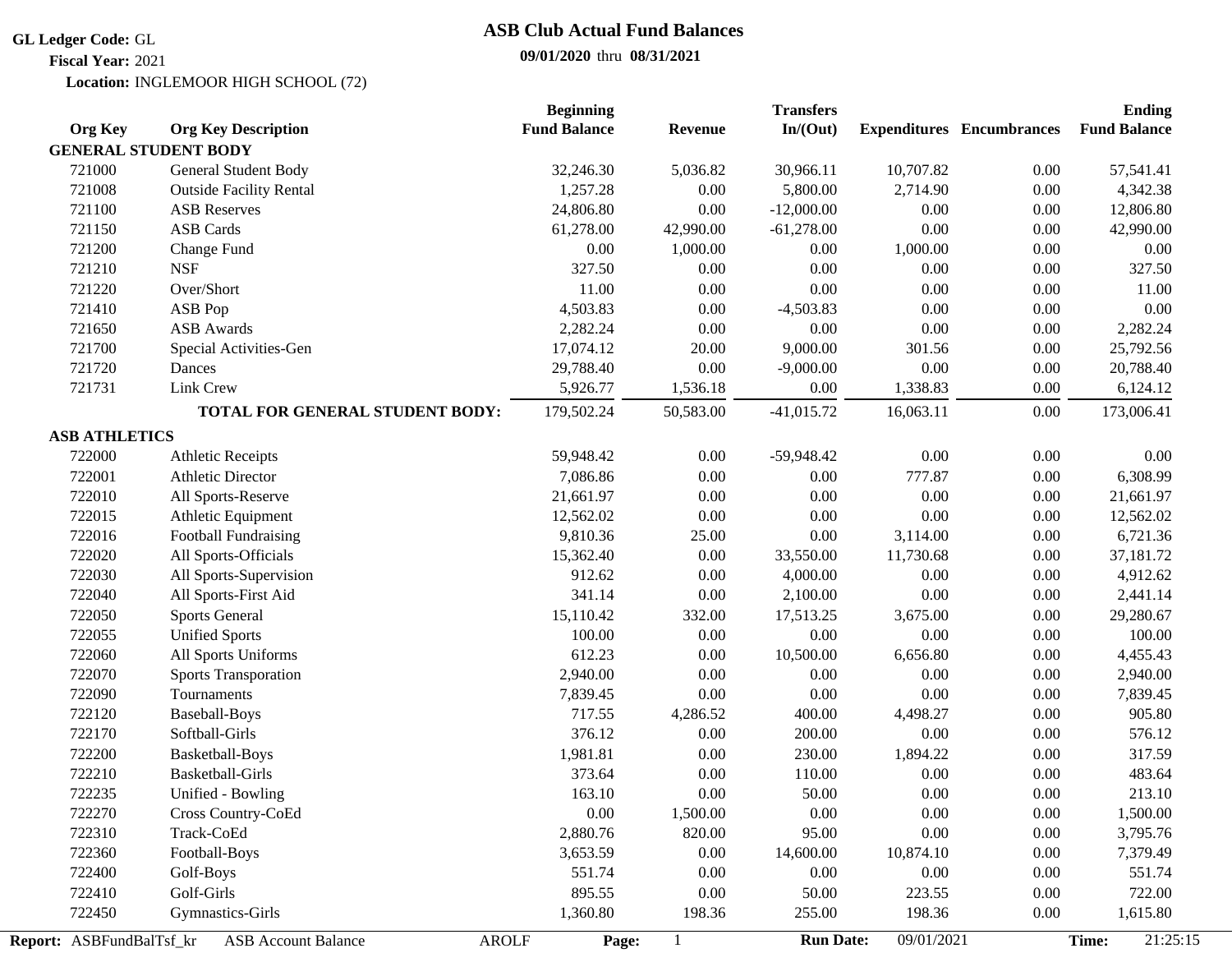#### **GL Ledger Code:** GL

**Fiscal Year:** 2021

## **ASB Club Actual Fund Balances**

### **09/01/2020** thru **08/31/2021**

Location: INGLEMOOR HIGH SCHOOL (72)

|                          |                                 | <b>Beginning</b>      |                | <b>Transfers</b> |            |                                  | <b>Ending</b>       |
|--------------------------|---------------------------------|-----------------------|----------------|------------------|------------|----------------------------------|---------------------|
| <b>Org Key</b>           | <b>Org Key Description</b>      | <b>Fund Balance</b>   | <b>Revenue</b> | In/(Out)         |            | <b>Expenditures</b> Encumbrances | <b>Fund Balance</b> |
| 722480                   | Soccer-Boys                     | 4,060.92              | 120.00         | 775.00           | 676.04     | 0.00                             | 4,279.88            |
| 722485                   | Unified-Soccer                  | 100.00                | 0.00           | $0.00\,$         | 0.00       | $0.00\,$                         | 100.00              |
| 722490                   | Soccer-Girls                    | 1,066.11              | $0.00\,$       | 775.00           | 659.45     | 0.00                             | 1,181.66            |
| 722520                   | Swimming-Boys                   | 201.64                | 0.00           | $0.00\,$         | 0.00       | $0.00\,$                         | 201.64              |
| 722530                   | Swimming-Girls                  | 296.13                | $0.00\,$       | $0.00\,$         | $0.00\,$   | $0.00\,$                         | 296.13              |
| 722560                   | Tennis-Boys                     | 482.88                | 0.00           | $0.00\,$         | $0.00\,$   | $0.00\,$                         | 482.88              |
| 722570                   | Tennis-Girls                    | 4,291.84              | 0.00           | 0.00             | $0.00\,$   | 0.00                             | 4,291.84            |
| 722620                   | Volleyball-Girls                | 2,283.98              | 0.00           | 400.00           | $0.00\,$   | $0.00\,$                         | 2,683.98            |
| 722640                   | Wrestling-CoEd                  | 191.69                | 10.00          | 125.00           | $0.00\,$   | $0.00\,$                         | 326.69              |
| 722660                   | <b>Badminton-Girls</b>          | 156.99                | 0.00           | 150.00           | 0.00       | $0.00\,$                         | 306.99              |
|                          | <b>TOTAL FOR ASB ATHLETICS:</b> | 180,374.73            | 7,291.88       | 25,929.83        | 44,978.34  | $0.00\,$                         | 168,618.10          |
| <b>ASB CLASSES</b>       |                                 |                       |                |                  |            |                                  |                     |
| 723021                   | IHS - Class of 2021             | 925.73                | 12,945.02      | 2,690.89         | 16,535.64  | $0.00\,$                         | 26.00               |
| 723022                   | IHS - Class of 2022             | 376.00                | 0.00           | 0.00             | 0.00       | $0.00\,$                         | 376.00              |
| 723023                   | IHS - Class of 2023             | 529.75                | 635.40         | 0.00             | $0.00\,$   | 0.00                             | 1,165.15            |
| 723024                   | IHS - Class of 2024             | 0.00                  | 0.00           | 500.00           | 0.00       | 0.00                             | 500.00              |
|                          | <b>TOTAL FOR ASB CLASSES:</b>   | 1,831.48              | 13,580.42      | 3,190.89         | 16,535.64  | 0.00                             | 2,067.15            |
| <b>ASB CLUBS</b>         |                                 |                       |                |                  |            |                                  |                     |
| 724090                   | Club Tournaments                | 19,961.92             | 0.00           | 5,045.72         | 0.00       | $0.00\,$                         | 25,007.64           |
| 724410                   | Band/Orchestra                  | 5,521.93              | 466.44         | 4,480.00         | 466.44     | 0.00                             | 10,001.93           |
| 724412                   | Band/Orchestra Trip             | 24,643.00             | $-26,463.00$   | 1,820.00         | 0.00       | 0.00                             | 0.00                |
| 724420                   | Orchestra                       | 5,540.79              | 5,950.00       | 12,000.00        | $0.00\,$   | 0.00                             | 23,490.79           |
| 724430                   | Choir                           | 1,936.47              | 15.00          | 525.00           | 0.00       | $0.00\,$                         | 2,476.47            |
| 724510                   | Scandia Yearbook                | 20,902.89             | 73,504.00      | $-6,800.00$      | 45,537.85  | 0.00                             | 42,069.04           |
| 724520                   | Nordic News                     | 11,626.84             | 1,311.00       | 0.00             | 2,347.89   | $0.00\,$                         | 10,589.95           |
| 724540                   | Pub-Video                       | 127.82                | $0.00\,$       | $-127.82$        | $0.00\,$   | $0.00\,$                         | 0.00                |
| 724600                   | Drama                           | 18,920.82             | 3,827.50       | $-510.00$        | 2,648.76   | $0.00\,$                         | 19,589.56           |
| 724605                   | Musical                         | 18,577.18             | 1,929.00       | 0.00             | 9,747.80   | 0.00                             | 10,758.38           |
| 724620                   | Debate                          | 2,072.70              | 0.00           | $0.00\,$         | 667.90     | 0.00                             | 1,404.80            |
| 724625                   | Drama/Improvisation             | 0.00                  | 0.00           | 510.00           | $0.00\,$   | 0.00                             | 510.00              |
| 724710                   | Art Club                        | 838.82                | 0.00           | 0.00             | 0.00       | 0.00                             | 838.82              |
| 724721                   | Chinese                         | 1,488.07              | 0.00           | 0.00             | 1,300.60   | 0.00                             | 187.47              |
| 724722                   | French Club                     | 3,489.16              | 0.00           | $-3,489.16$      | 0.00       | 0.00                             | 0.00                |
| 724724                   | German Club                     | 733.36                | 0.00           | 0.00             | 0.00       | 0.00                             | 733.36              |
| 724726                   | Japanese Club                   | 492.09                | 156.00         | $0.00\,$         | 256.59     | 0.00                             | 391.50              |
| 724730                   | Math Club                       | 308.63                | 33.34          | 157.00           | 157.00     | 0.00                             | 341.97              |
| 724743                   | Waterpolo                       | 0.00                  | 7,590.90       | $0.00\,$         | 7,590.90   | 0.00                             | 0.00                |
| 724748                   | Lacrosse - Boys                 | 7,588.43              | $-750.00$      | 0.00             | 4,993.67   | 0.00                             | 1,844.76            |
| 724749                   | Crew Club                       | 193.98                | 0.00           | 0.00             | 0.00       | 0.00                             | 193.98              |
| Report: ASBFundBalTsf_kr | <b>ASB Account Balance</b>      | <b>AROLF</b><br>Page: | $\overline{2}$ | <b>Run Date:</b> | 09/01/2021 |                                  | 21:25:15<br>Time:   |